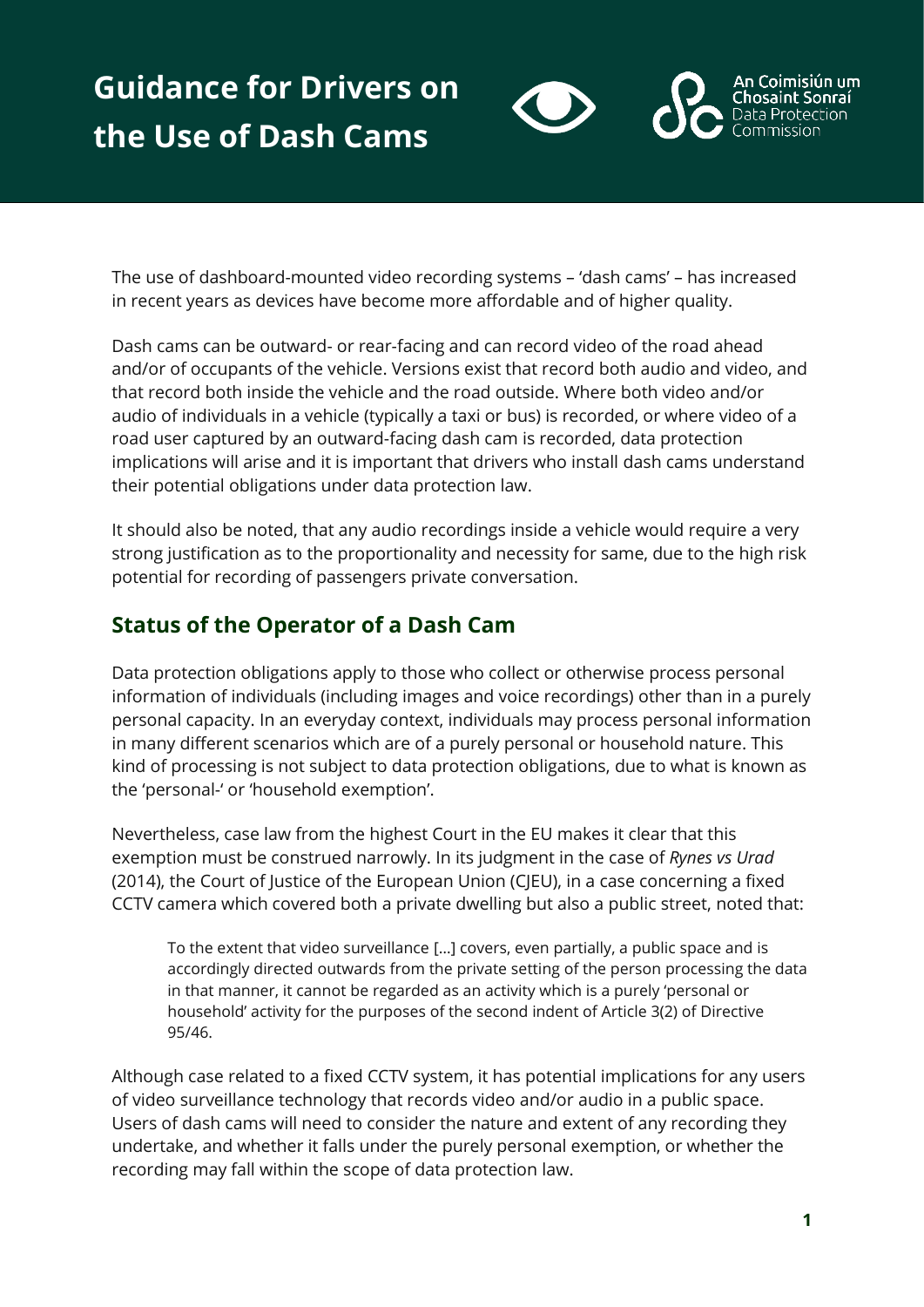Where a dash cam is used in a commercial non-personal context, such as by professional drivers, taxis, buses delivery companies, etc., the personal exemption will not apply in any event, and the operators of the dash cam (including potentially drivers, and/or employers or anyone involved in the decision to utilise the dash cam) will have to consider their obligations under data protection law, as set out below.

## **Controller Obligations**

Where personal data is processed, and the personal or household exemption does not apply, the party responsible for the recording will likely be considered the 'controller', under data protection law. A controller is the person, company, or other body that decides how and why a data subject's personal data is processed.

For recordings made with a dash cam in a commercial context or in a public area, the user may be a data controller and thus required to be compliant with the GDPR and the Data Protection Act 2018 and to process data in accordance with the *principles of data* [protection.](https://www.dataprotection.ie/en/dpc-guidance/guidance-principles-data-protection)

Some of the key points for controllers to consider are:

- **Personal data must be processed in a transparent manner**. Dash Cam activity presents some challenges in terms of transparency as the controller must provide range of information to anyone whose data is being collected.
	- $\triangleright$  In the first instance, there should be a clearly visible sign or sticker or other indication on and/or inside the vehicle, as applicable, to indicate that recording is taking place.
	- $\triangleright$  A policy detailing contact details, the legal basis for collecting the images or audio of others, the purposes for which the data is being used, and how long it will be retained for should be made available.
	- $\triangleright$  This information could be provided on request in written, digital, or verbal form, including through a policy available online, once the individuals whose personal data is processed are made aware of how to access it.
	- $\triangleright$  In the event of an accident, you should advise the other party that you have recorded footage of the accident for the purpose of transparency and allowing a person to make a Subject Access Request.
	- $\triangleright$  Further information on transparency obligations can be found on the DPC [website](https://www.dataprotection.ie/en/organisations/know-your-obligations/transparency) and in Articles 12, 13, and 14 GDPR.
- **Personal data should only be retained for as long as required and for the purpose that it was obtained**. Controllers need to consider how long it is necessary to retain copies of recordings.
	- $\triangleright$  Recordings of an accident may be required for a criminal investigation by An Garda Síochána and may be retained for that purpose.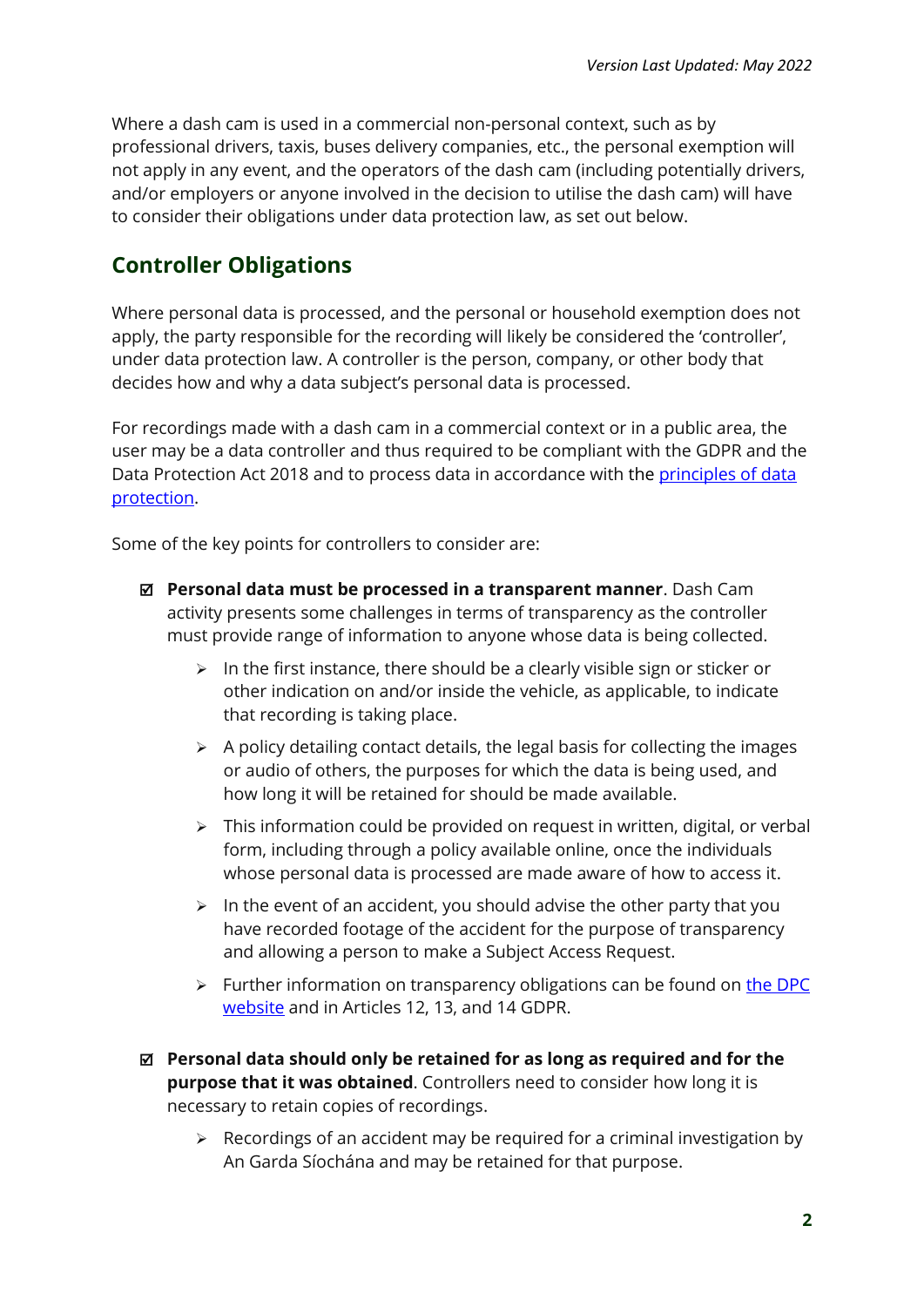- $\triangleright$  As part of the above-mentioned transparency obligations, individuals should also be made aware of how long recordings will be retained for.
- $\triangleright$  Footage should not be retained indefinitely and should be routinely deleted, (i.e. a privacy by design feature allows for the footage to be erased and recorded over, unless it is intentionally saved) once it is no longer necessary for the purpose for which it was originally collected or any legitimate subsequent purpose.
- $\triangleright$  Further information on the principles of storage limitation and purpose limitation can be found in the **DPC's guidance on the principles of data** [protection.](https://www.dataprotection.ie/en/dpc-guidance/guidance-principles-data-protection)
- **Personal data must be kept securely.** Controllers need to be aware of, and limit, who has access to their camera and any storage devices on which recordings are stored.
- **People have a right to access their data.** If a controller has a recording of someone, they have a right to access that data.
	- $\triangleright$  The right of access includes the right of an individual to confirmation as to whether or not their personal data is processed or stored.
	- $\triangleright$  The right of access also provides the individual with a right to a copy of their personal data, as well as further information about the processing of that data, as found in Article 15 GDPR.
	- $\triangleright$  Controllers should be able to provide a copy of their data to anyone who requests it, within one month.
	- $\triangleright$  Further detail on the right of access can be found on the [DPC website,](https://www.dataprotection.ie/en/organisations/know-your-obligations/access-and-portability) including an [FAQ on data subject access requests.](https://www.dataprotection.ie/en/dpc-guidance/data-subject-access-requests-faq)

The DPC has also published extensive guidance on its website on the [responsibilities](https://www.dataprotection.ie/docs/A-Guide-for-Data-Contollers/y/696.htm) of controllers involved in the processing of personal data.

#### **Publication of Footage**

Those using a dash cam in a public area should be aware that the publication of footage, for example on social media platforms, could represent a further act of processing and could risk infringing the data protection rights of recorded individuals. In general, and in line with the CJEU's reasoning in the *Buivids* case (C–345/17), publication of material to an indefinite audience, such as on a fully public social media channel, cannot be considered to fall within the personal or household exemption.

For any use of recordings involving personal data, which do not fall within an exception to data protection law, the controller will need to ensure that they have a legal basis for doing so, and otherwise meet the principles of data protection.